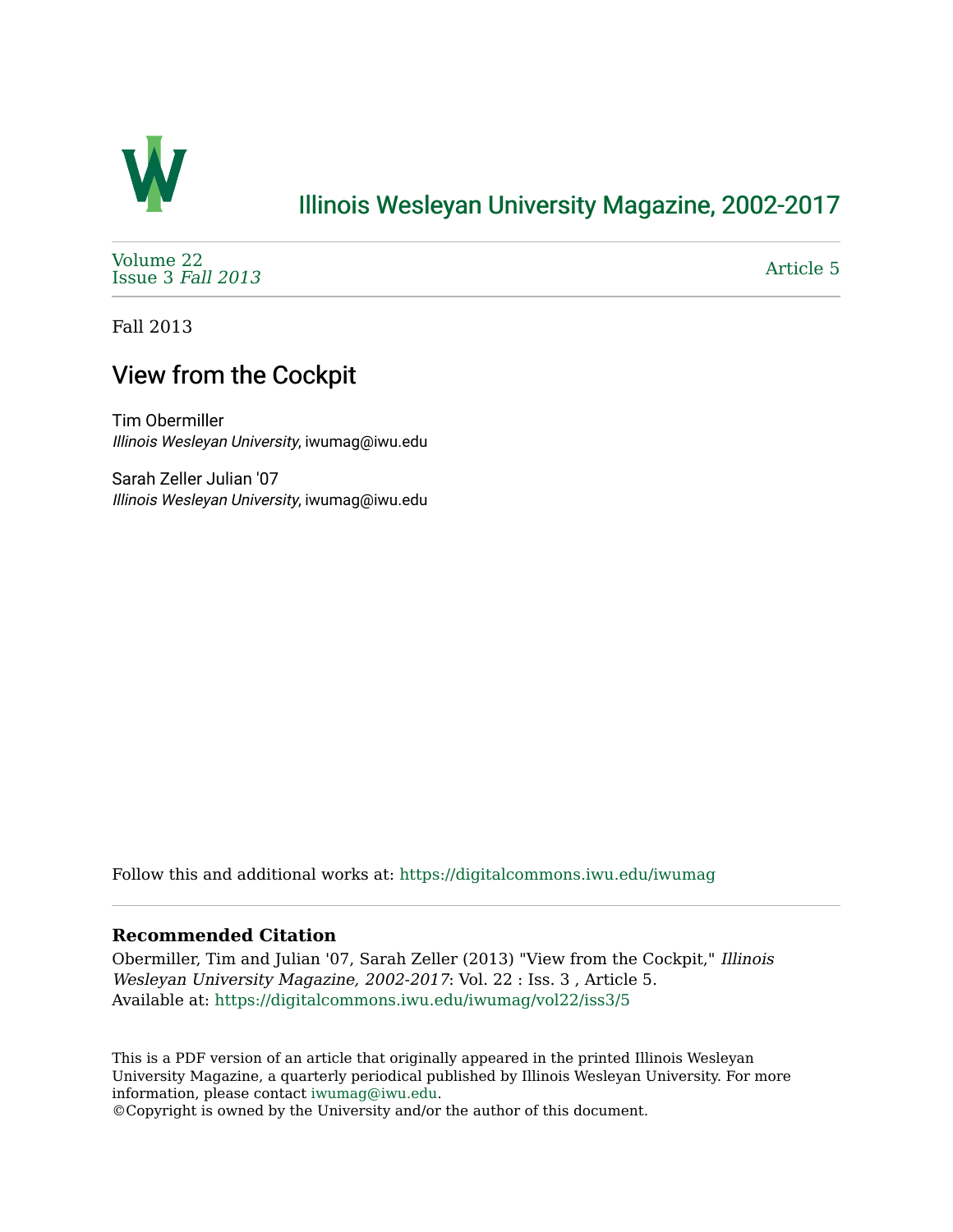# View from the **Cockpit**



**Retired Marine Corps jet pilot David Wilson '70 gives a firsthand glimpse into aviation history.** 

#### **Story by TIM OBERMILLER & SARAH (ZELLER) JULIAN '07 Portrait photo by MARC FEATHERLY**

During their first week at Illinois Wesleyan, six first-year students explored aviation history guided by David Wilson, an alumnus who has lived his own share of that history as a Marine Corps jet pilot.

Among several options, the six students chose Bloomington's Prairie Aviation Museum (PAM) to work on Mission Day, a part of New Student Orientation where new Titans get a chance to connect to the community and to older alumni. After tidying up the museum's many displays, the six were invited by Wilson to sit inside the cockpit of the museum's A-4M Skyhawk — the same aircraft type he flew in the early 1970s as a member of Marine Attack Squadron 331 (VMA-331), known as the "Bumblebees."

Wilson brought along something special for students to wear as they sat in the cockpit and posed for photos. It was the helmet issued to him when he started flight training 43 years ago in Pensacola, Fla.

The experience of climbing into a cockpit of a tactical jet aircraft, says Wilson, gives "an entirely different perspective of what it must be like to be a military pilot, from the 'inside looking out.'"

PAM's A-4M Skyhawk arrived in Bloomington in late 2000, on permanent loan from Pensacola's National Museum of Naval Aviation. "Having the same type of aircraft as part of our museum air park is a dream come true for me," he says. Since 2000, Wilson has volunteered at PAM as the Skyhawk's "unofficial docent," along with Chuck Sprietsma, a Bloomington resident and fellow retired Marine pilot who flew the actual plane on display at the museum.

Wilson was later able to track down a Skyhawk he had flown in the service. Checking several sources, he confirmed that it is currently on static display at the Wings of Freedom Museum in Horsham, Pa. "I hope to get out there someday to get reacquainted."

"There doesn't appear to be many A-4M aircraft remaining," Wilson adds. Flown exclusively by the Marines, only 160 A-4M models were built, with the last one delivered to VMA-331 in early 1979. The Skyhawks were specifically designed to fulfill a need for a Navy and Marine attack aircraft that could operate from aircraft carriers and also provide close air support from short airstrips close to the front lines. It was produced for 27 years, making it the longest production run for any American tactical aircraft at that time.